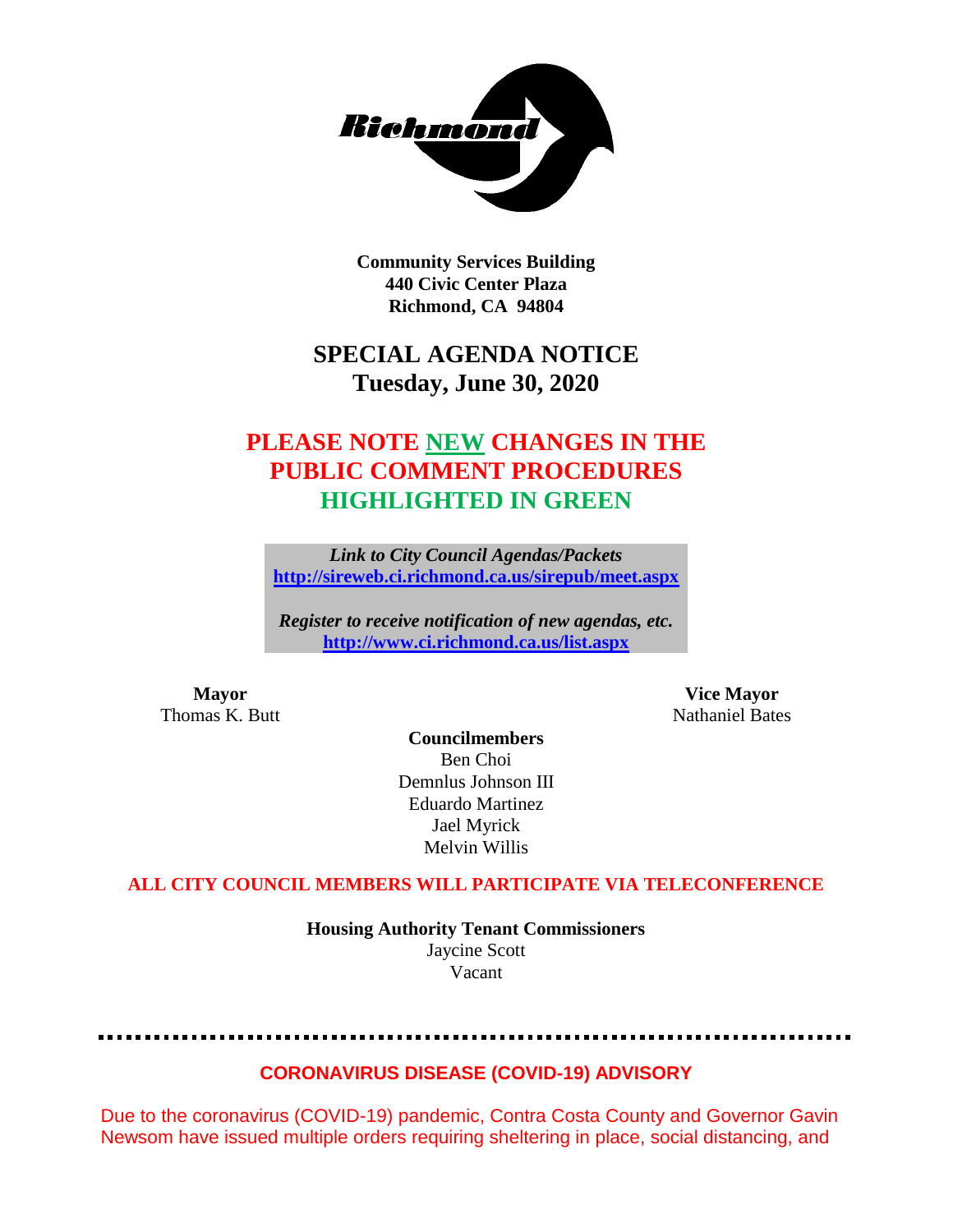reduction of person-to-person contact. Accordingly, Governor Gavin Newsom has issued executive orders that allow cities to hold public meetings via teleconferencing. Both **<https://www.coronavirus.cchealth.org/>** and

**<http://www.ci.richmond.ca.us/3914/Richmond-Coronavirus-Info>** provide updated coronavirus information.

DUE TO THE SHELTER IN PLACE ORDERS, attendance at the City of Richmond City Council meeting will be limited to Council members, essential City of Richmond staff, and members of the news media. Public comment will be confined to items appearing on the agenda and will be limited to the methods provided below. Consistent with Executive Order N-29-20, this meeting will utilize teleconferencing only. The following provides information on how the public can participate in this meeting.

# **How to watch the meeting from home:**

- 1. KCRT Comcast Channel 28 or AT&T Uverse Channel 99
- 2. Livestream online at<http://www.ci.richmond.ca.us/3178/KCRT-Live>

# **Public comments may be submitted in only one of the following ways:**

- **1.** Via mail received by 3:00 p.m. sent to 450 Civic Center Plaza, 3rd Floor, Office of the Clerk, Richmond, CA 94804.
- **2.** Via email to [cityclerkdept@ci.richmond.ca.us](mailto:cityclerkdept@ci.richmond.ca.us) by 3:00 p.m.

Emails *MUST* **contain in the subject line 1) open forum for public comments – not on the agenda or 2) public comments – agenda item #\_\_ [include the agenda item number]**. **All such email will be posted on-line and emailed to the City Council before the meeting is called to order. The Clerk will prepare summaries of all such email and the summaries will be read into the record. No email will be read into the record. Due to the high volume of emails received, emails that do not contain the correct identifying information in the subject line may be overlooked and may not become part of the record.**

**3. Via email to [cityclerkdept@ci.richmond.ca.us](mailto:cityclerkdept@ci.richmond.ca.us) received after 6:25 p.m. (except for closed session items that can be submitted starting at 5:00 p.m.) and prior to the Clerk announcing the agenda item:**

Emails *MUST* **contain in the subject line 1) open forum for public comments – not on the agenda or 2) public comments – agenda item #\_\_ [include the agenda item number]**. **All such email will be posted on-line following the meeting. Due to the high volume of emails received, emails that do not contain the correct identifying information in the subject line may be overlooked and may not become part of the record.**

**4.** Via eComment. To leave a comment, click eComment on the City's Meeting & Agenda Center webpage at [https://richmond.granicusideas.com/meetings,](https://richmond.granicusideas.com/meetings) select the item you wish to comment on and submit your written comment. The comment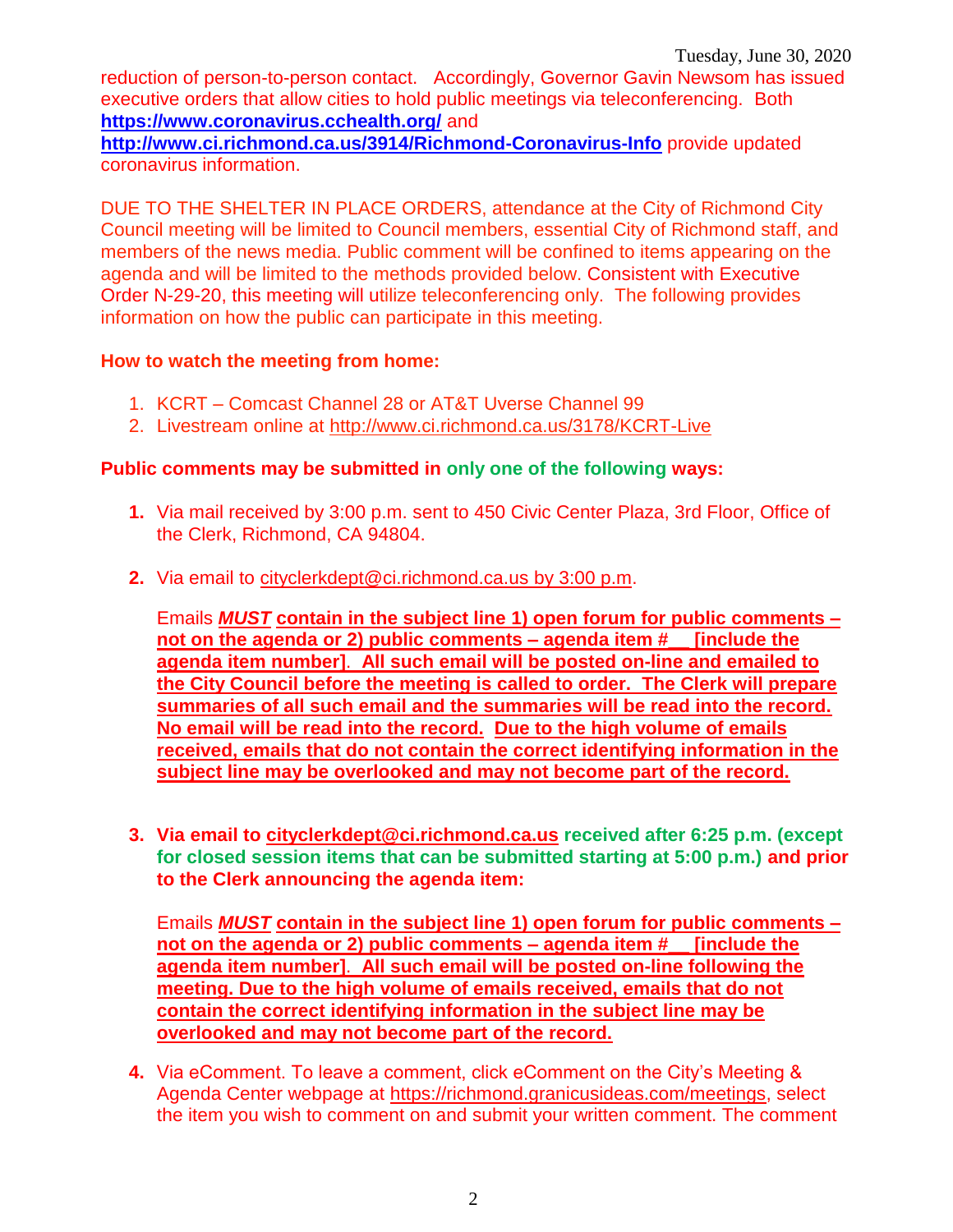Tuesday, June 30, 2020 period will begin after the agenda is published and will close at 3:00 p.m. the day of the meeting. Comments received via eComment will be exported into a report, distributed to the City Council and staff and published on the City's Meeting & Agenda Center under Documents Received After Published Agenda.

5. Via Telephone. Email your telephone number with area code to [cityclerkdept@ci.richmond.ca.us](mailto:cityclerkdept@ci.richmond.ca.us) **after 6:25 p.m. (except for closed session items that can be submitted starting at 5:00 p.m.) and prior to the Clerk announcing the item you wish to speak on. Email MUST contain in the subject line 1) open forum for public comments – not on the agenda or 2) public comments – agenda item #\_\_ [include the agenda item number].** You will be called during the public comment period and you will be given the opportunity to verbally submit public comment (not to exceed the allotted time – one, two or three minutes – for such comments as provided below). **Due to the high volume of emails received, emails that do not contain the correct identifying information in the subject line may be overlooked and may not become part of the record.**

#### *The City cannot guarantee that its network and/or the site will be uninterrupted. To ensure that the City Council receives your comments, you are strongly encouraged to submit your comments in writing in advance of the meeting.*

#### **Record of all public comments:**

All public comments will be considered a public record, put into the official meeting record. All public comments will be available after the meeting as supplemental materials and will be posted as an attachment to the meeting minutes when the minutes are posted: [http://www.ci.richmond.ca.us/Archive.aspx?AMID=31.](http://www.ci.richmond.ca.us/Archive.aspx?AMID=31)

# **Procedures for Removing Consent Calendar Items from the Consent Calendar**

Councilmembers and members of the public who wish to remove an item from the consent calendar must comply with the following procedures in order to remove an item from the consent calendar:

- 1. Telephone or email a City staff member who has knowledge of the subject matter by 2:00 p.m. on the day of meeting. Any staff member shown as an author of the agenda report for the particular item has knowledge of the subject matter and may be called.
- 2. Inform the City Clerk's Office by email at [cityclerkdept@ci.richmond.ca.us](mailto:cityclerkdept@ci.richmond.ca.us) or by phone at 510-620-6513, ext. 9, by 3:00 p.m. that they discussed the matter with staff with knowledge of the subject matter and that such Councilmember or member of the public, nonetheless, desires the item to be removed from the consent calendar for discussion.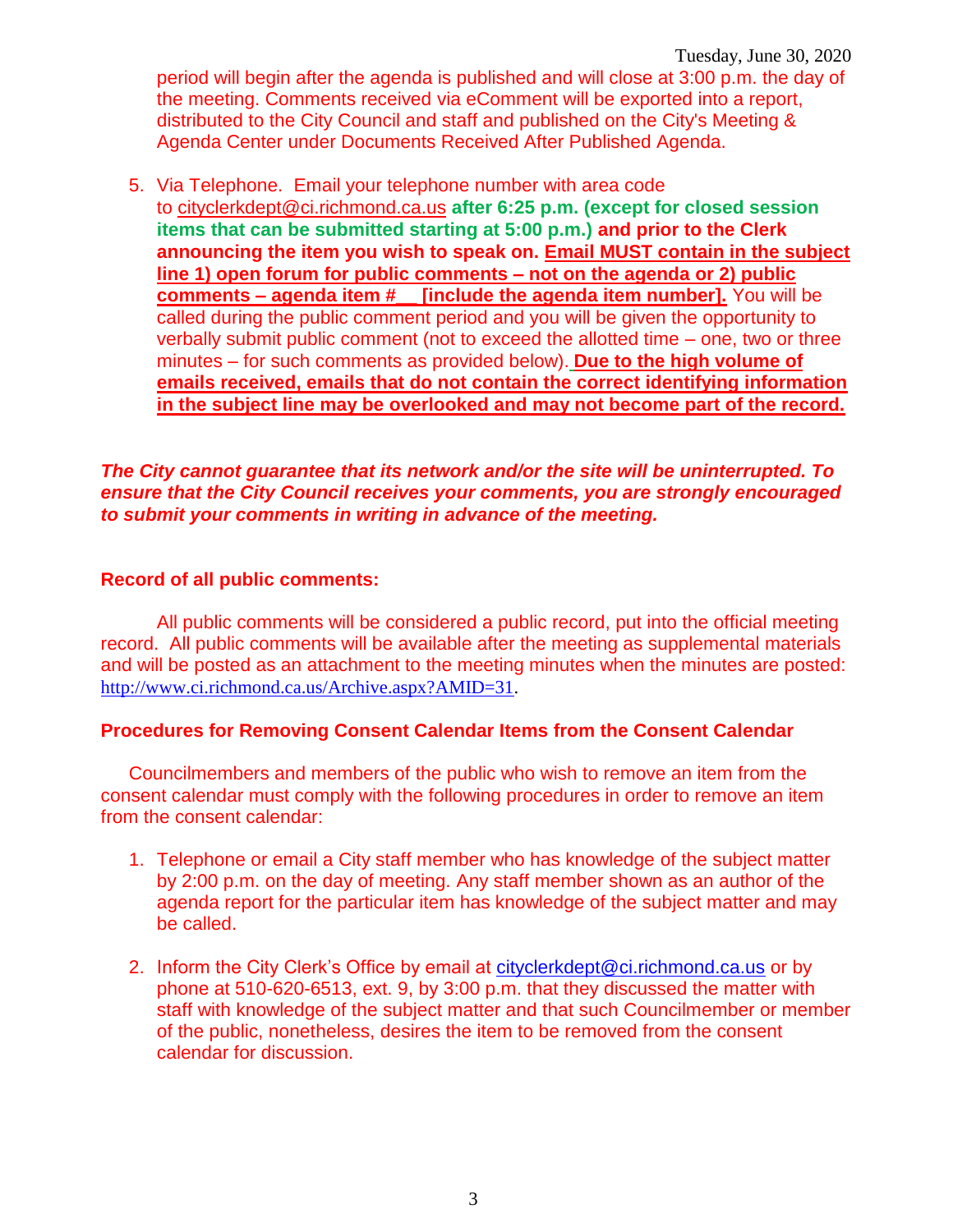Staff will be informed by the City Clerk's Office as soon as reasonably practicable after notice of the request to remove the item from the consent calendar. Staff may attend the meeting remotely.

# **Accessibility for Individuals with Disabilities**

Upon request, the City will provide for written agenda materials in appropriate alternative formats, or disability-related modification or accommodation, including auxiliary aids or services and sign language interpreters, to enable individuals with disabilities to participate in and provide comments at/related to public meetings. Please submit a request, including your name, phone number and/or email address, and a description of the modification, accommodation, auxiliary aid, service or alternative format requested at least two days before the meeting. Requests should be emailed to [cityclerkdept@ci.richmond.ca.us](mailto:cityclerkdept@ci.richmond.ca.us) or submitted by phone at 510-620-6513, ext. 9, or 510-620-6509. Requests made by mail to City Clerk's Office, City Council meeting, 450 Civic Center Plaza, Richmond, CA 94804 must be received at least two days before the meeting. Requests will be granted whenever possible and resolved in favor of accessibility.

# **Effect of Advisory on In-person public participation**

During the pendency of the Executive Order N-29-20, the language in this Advisory portion of the agenda supersedes any language below in the meeting procedures contemplating in-person public comment.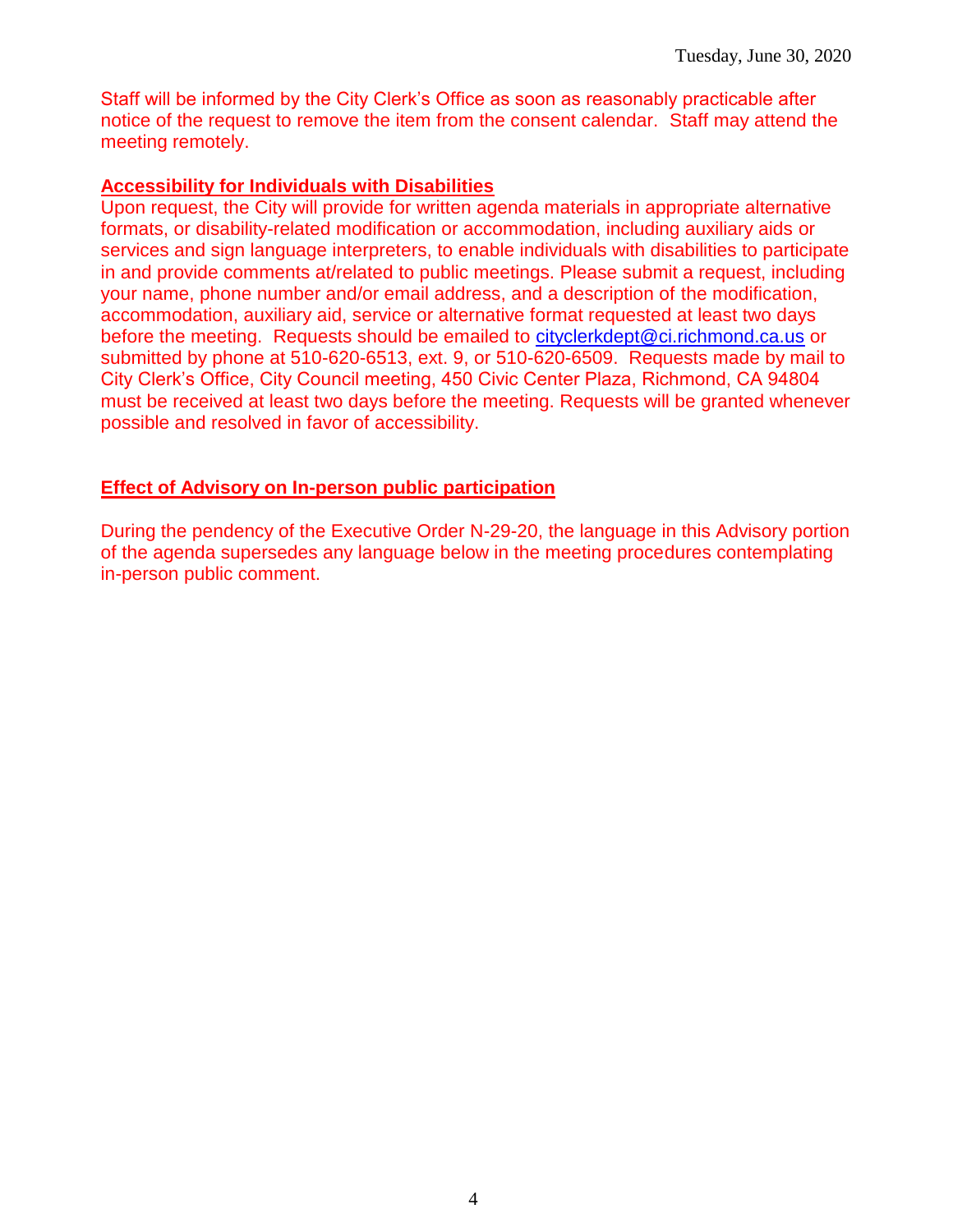# **MEETING PROCEDURES**

The City of Richmond encourages community participation at its City Council meetings and has established procedures that are intended to accommodate public input in a timely and time-sensitive way. As a courtesy to all members of the public who wish to participate in City Council meetings, please observe the following procedures:

**PUBLIC COMMENT ON AGENDA ITEMS:** Anyone who desires to address the City Council on items appearing on the agenda must complete and file a pink speaker's card with the City Clerk **prior** to the City Council's consideration of the item. Once the City Clerk has announced the item, no person shall be permitted to speak on the item other than those persons who have submitted their names to the City Clerk. Your name will be called when the item is announced for discussion. **Each speaker will be allowed up to TWO (2) MINUTES to address the City Council on NON-PUBLIC HEARING items listed on the agenda. Speakers are allowed up to THREE (3) minutes on PUBLIC HEARING items.**

**OPEN FORUM FOR PUBLIC COMMENT:** Individuals who would like to address the City Council on matters not listed on the agenda or on items remaining on the consent calendar may do so under Open Forum. All speakers must complete and file a pink speaker's card with the City Clerk **prior** to the commencement of Open Forum. The amount of time allotted to individual speakers shall be determined based on the number of persons requesting to speak during this item. **The time allocation for each speaker will be as follows:** 15 or fewer speakers, a maximum of 2 minutes; 16 to 24 speakers, a maximum of 1 and one-half minutes; and 25 or more speakers, a maximum of 1 minute.

# **SPEAKERS ARE REQUESTED TO OCCUPY THE RESERVED SEATS IN THE FRONT ROW BEHIND THE SPEAKER'S PODIUM AS THEIR NAME IS ANNOUNCED BY THE CITY CLERK.**

**CONSENT CALENDAR:** Consent Calendar items are considered routine and will be enacted, approved or adopted by one motion unless a request for removal for discussion or explanation is received from the audience or the City Council. A member of the audience requesting to remove an item from the consent calendar that is sponsored by City staff must first complete a speaker's card and discuss the item with a City staff person who has knowledge of the subject material **prior** to filing the card with the City Clerk and **prior** to the City Council's consideration of Agenda Review. Councilmembers who request to remove an item from the consent calendar must do so during Agenda Review. An item removed from the Consent Calendar may be placed anywhere on the agenda following the City Council's agenda review.

**CONDUCT AT MEETINGS:** Richmond City Council meetings are limited public forums during which the City strives to provide an open, safe atmosphere and promote robust public debate. Members of the public, however, must comply with state law, as well as the City's laws and procedures and may not actually disrupt the orderly conduct of these meetings. The public, for example, may not shout or use amplifying devices, must submit comment cards and speak during their allotted time, may not create a physical disturbance, may not speak on matters unrelated to issues within the jurisdiction of the City Council or the agenda item at hand, and may not cause immediate threats to public safety.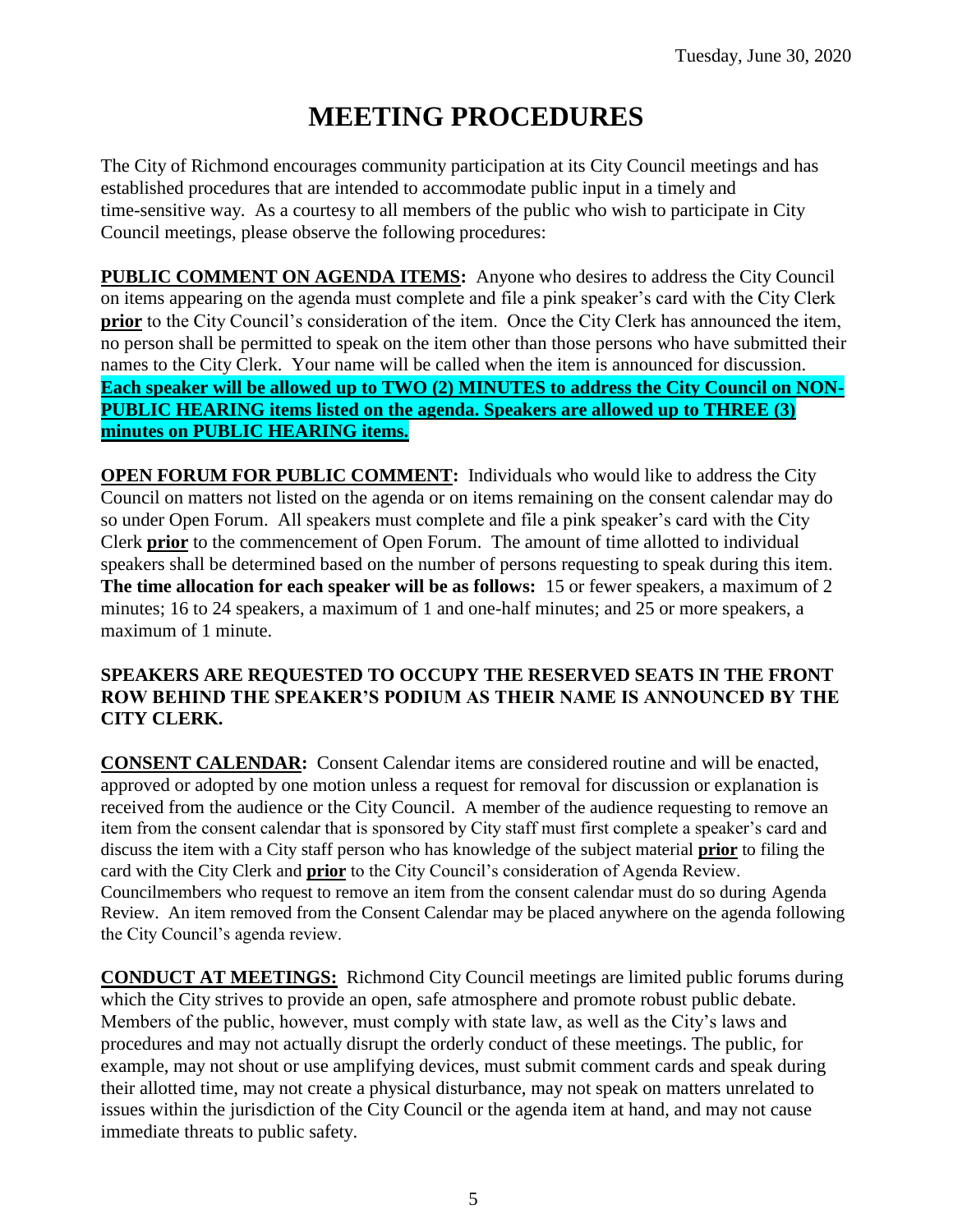**CITY HARASSMENT POLICY:** The City invites public comment and critique about its operations, including comment about the performance of its public officials and employees, at the public meetings of the City Council and boards and commissions. However, discriminatory or harassing comments about or in the presence of City employees, even comments by third parties, may create a hostile work environment, if severe or pervasive. The City prohibits harassment against an applicant, employee, or contractor on the basis of race, religious creed, color, national origin, ancestry, physical disability, medical condition, mental disability, marital status, sex (including pregnancy, childbirth, and related medical conditions), sexual orientation, gender identity, age or veteran status, or any other characteristic protected by federal, state or local law. In order to acknowledge the public's right to comment on City operations at public meetings, which could include comments that violate the City's harassment policy if such comments do not cause an actual disruption under the Council Rules and Procedures, while taking reasonable steps to protect City employees from discrimination and harassment, City Boards and Commissions shall adhere to the following procedures. If any person makes a harassing remark at a public meeting that violates the above City policy prohibiting harassment, the presiding officer of the meeting may, at the conclusion of the speaker's remarks and allotted time: (a) remind the public that the City's Policy Regarding Harassment of its Employees is contained in the written posted agenda; and (b) state that comments in violation of City policy are not condoned by the City and will play no role in City decisions. If any person makes a harassing remark at a public meeting that violates the above City policy, any City employee in the room who is offended by remarks violating the City's policy is excused from attendance at the meeting. No City employee is compelled to remain in attendance where it appears likely that speakers will make further harassing comments. If an employee leaves a City meeting for this reason, the presiding officer may send a designee to notify any offended employee who has left the meeting when those comments are likely concluded so that the employee may return to the meeting. The presiding officer may remind an employee or any council or board or commission member that he or she may leave the meeting if a remark violating the City's harassment policy is made. These procedures supplement the Council Rules and Procedures relating to disruption of orderly conduct at Council meetings.

Any law enforcement officer on duty or whose service is commanded by the presiding officer shall be Sergeant-at-Arms of the Council meetings. He/she, or they, shall carry out all orders and instructions given by the presiding officer for the purpose of maintaining order and decorum at the Council meetings (City Council Rules of Procedure and Order Section III F, RMC Section 2.12.030).

**\*\*\*\*\*\*\*\*\*\*\*\*\*\*\*\*\*\*\*\*\*\*\*\*\*\*\*\*\*\*\*\*\*\*\*\*\*\*\*\*\*\*\*\*\*\*\*\*\*\*\*\*\*\*\*\*\*\***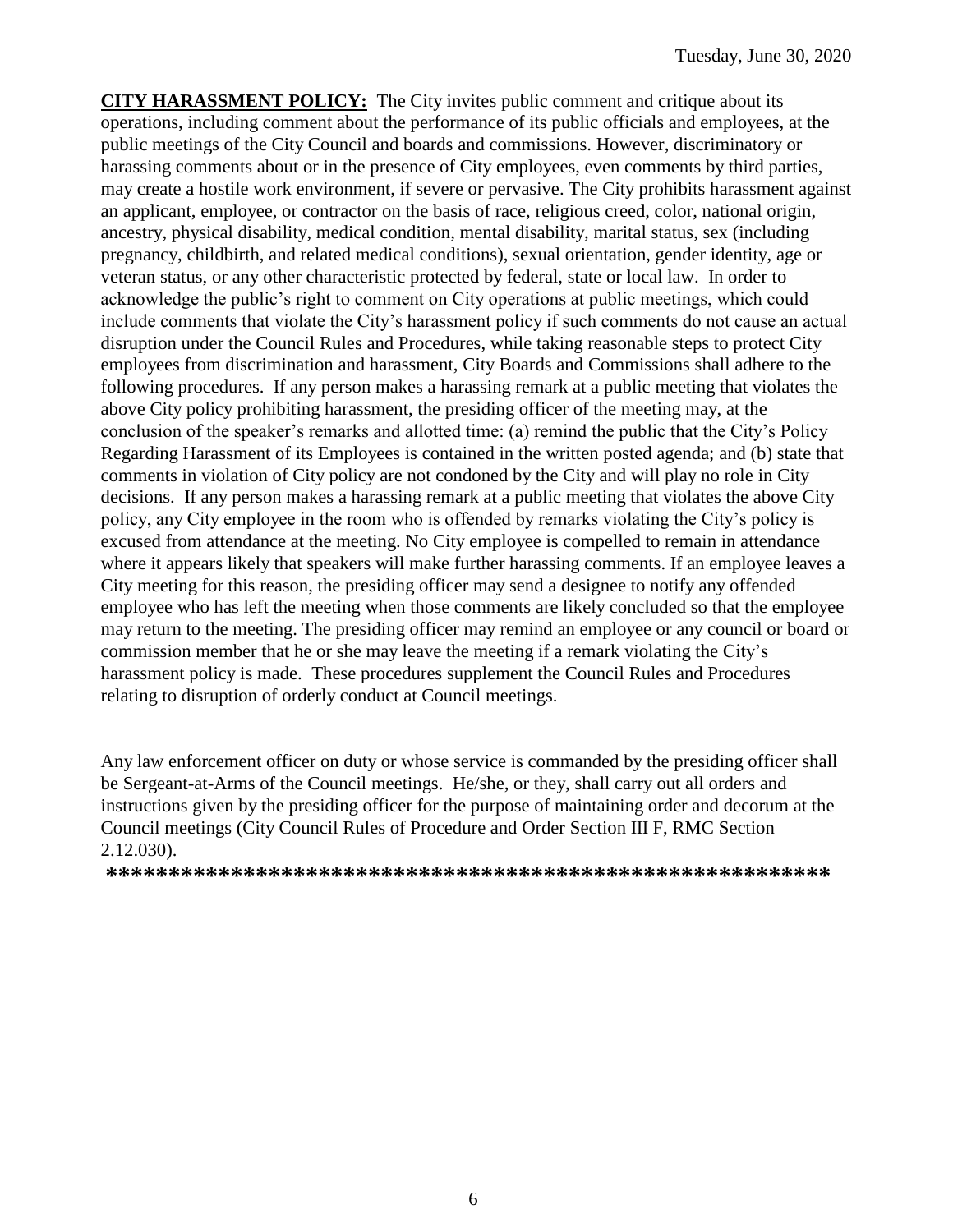# **SPECIAL OPEN SESSION TO HEAR PUBLIC COMMENT BEFORE CLOSED SESSION 5:30 P.M.**

#### **A. ROLL CALL**

#### **B. PUBLIC COMMENT BEFORE CLOSED SESSION**

#### **C. ADJOURN TO CLOSED SESSION**

# **CLOSED SESSION**

Shimada Room of the Community Services Building

#### **A. CITY COUNCIL**

CONFERENCE WITH LABOR NEGOTIATORS (Government Code Section 54957.6):

Agency Representatives: Jack Hughes Employee organizations:

- 1. SEIU Local 1021 Full Time Unit
- 2. SEIU Local 1021 Part Time Unit
- 3. IFPTE Local 21 Mid-Level Management Unit
- 4. IFPTE Local 21 Executive Management Unit
- 5. Richmond Police Officers Association RPOA
- 6. Richmond Police Management Association RPMA
- 7. IAFF Local 188
- 8. Richmond Fire Management Association RFMA

#### PUBLIC EMPLOYEE PERFORMANCE EVALUATION (Government Code Section 54957):

Title: Interim City Attorney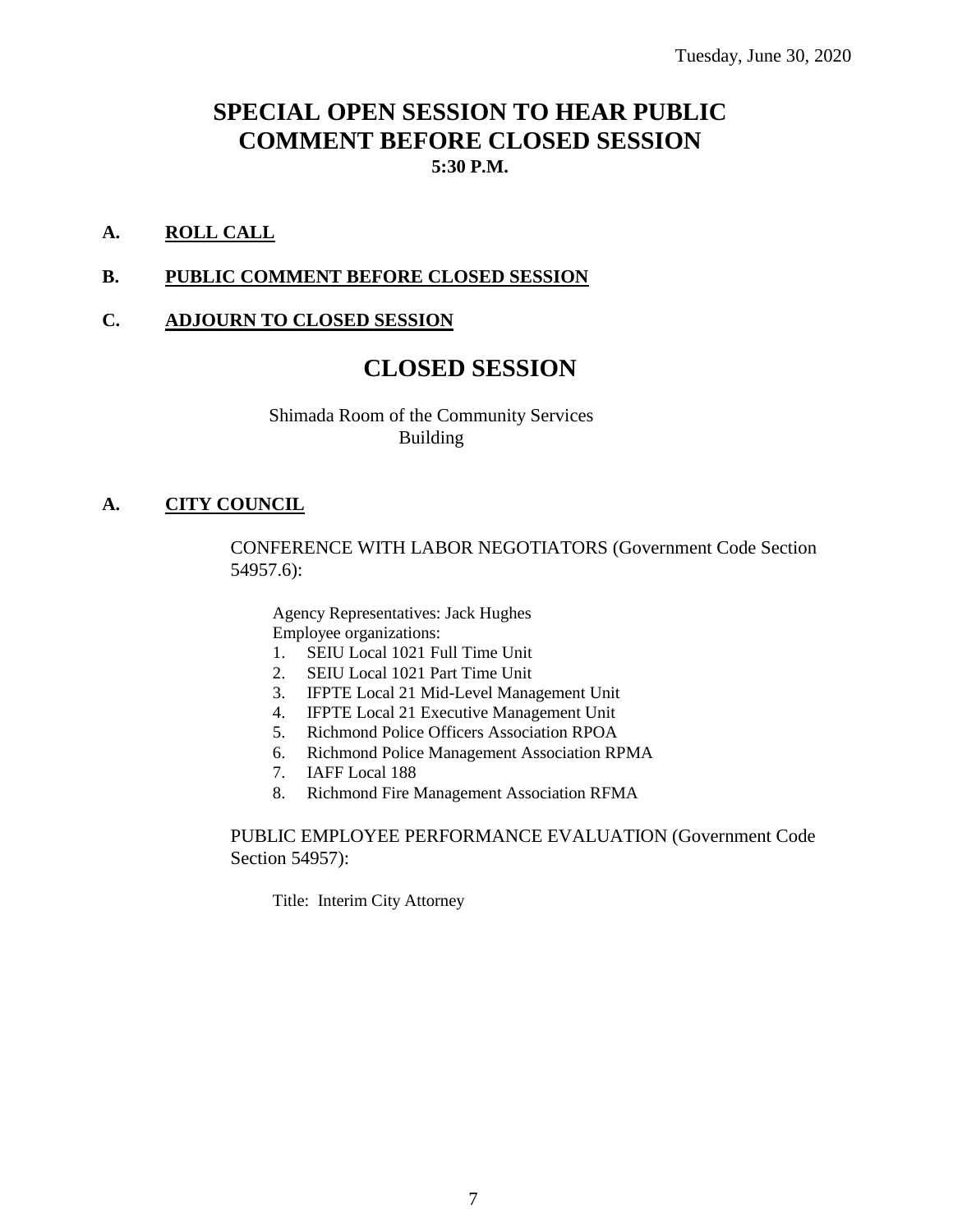# **SPECIAL MEETING OF THE RICHMOND HOUSING AUTHORITY 6:25 P.M.**

# **A. ROLL CALL**

# **B. STATEMENT OF CONFLICT OF INTEREST**

**C. REPORT FROM THE EXECUTIVE DIRECTOR**

# **D. AGENDA REVIEW**

#### **E. HOUSING AUTHORITY CONSENT CALENDAR**

- **E-1.** ADOPT a resolution authorizing the Richmond Housing Authority (RHA) to submit a Section 18 Disposition Application to U.S. Department of Housing and Urban Development (HUD) for the Administrative (Admin) Building (360 S. 27th Street); and AUTHORIZE the Executive Director to execute the final form of the agreements, including a purchase and sale agreement, and any supporting HUD documents to facilitate the sale of the Admin Building to the City of Richmond for \$1.00 - Richmond Housing Authority (Nannette J. Beacham/Shasa Curl 621-1300).
- **E-2.** ADOPT a resolution authorizing the Executive Director of the Richmond Housing Authority (RHA) to execute an Exclusive Right to Negotiate (ERN) agreement and authorize the Executive Director to negotiate the Disposition and Development Agreement (DDA) and any other related documents and agreements necessary for the redevelopment and operation of Nevin Plaza with EAH Housing - Richmond Housing Authority (Shasa Curl/Nannette Beacham 621-1300).
- **E-3.** APPROVE the minutes of the special May 26, 2020, Richmond Housing Authority Meeting - City Clerk's Office (Pamela Christian 620-6513).

# **F. ADJOURNMENT**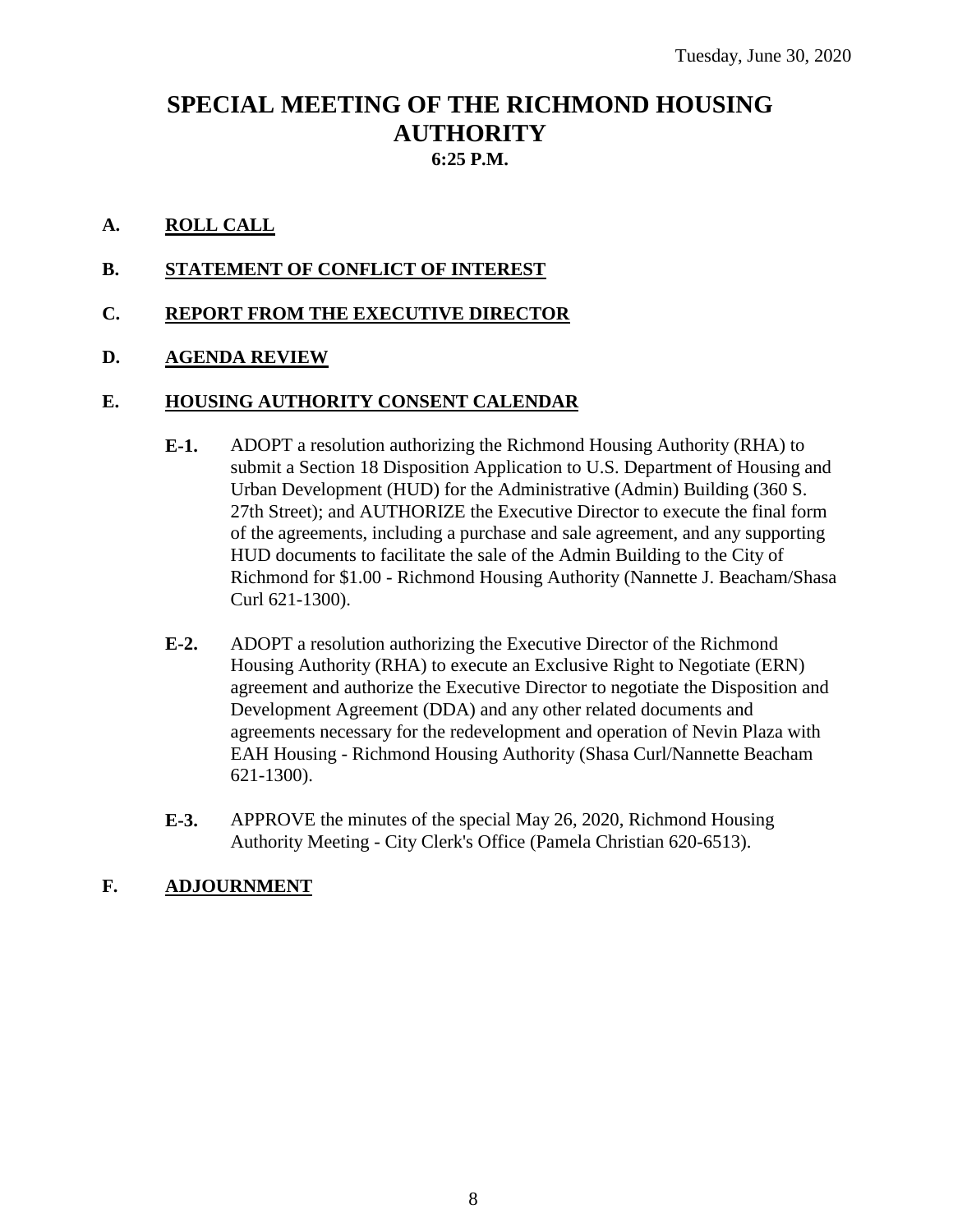# **SPECIAL MEETING OF THE RICHMOND CITY COUNCIL 6:30 P.M.**

**A. ROLL CALL**

# **B. STATEMENT OF CONFLICT OF INTEREST**

**C. AGENDA REVIEW**

# **D. REPORT FROM THE CITY ATTORNEY OF FINAL DECISIONS MADE DURING CLOSED SESSION**

# **E. REPORT FROM THE CITY MANAGER**

# **F. CITY COUNCIL CONSENT CALENDAR**

- **F-1.** APPROVE a contract with KnowBe4 for a three-year subscription of security awareness training in an amount not to exceed \$22,075.20 - Information Technology Department (Sue Hartman 620-6874).
- **F-2.** CANCEL contract with Ricoh Managed Services with a savings to the General Fund in the amount of \$75,000 - Information Technology Department (Sue Hartman 620-6874).
- **F-3.** APPROVE Amendment No. 2 to the contract with Liebert Cassidy Whitmore, in the amount of \$115,000, which will increase the total contract amount to \$175,000 for the continuation of contract negotiations and other services through June 30, 2022 - Human Resources Management Department (Allison Picard 620- 6600).
- **F-4.** AWARD on-call professional services contracts with six firms: Fehr & Peers, Kimley-Horn & Associates, Inc., W-Trans, CSW Stuber-Stroeh Engineering Group, PHA Transportation Consultants and Alta Planning + Design, for asneeded transportation engineering services for various transportation improvement projects, in an amount not to exceed \$450,000 per firm, from grant funds, Gas Tax, and Measure J funds with no impact to the General Fund, for a three year term with the option to extend the term for two additional years - Public Works Department (Yader A. Bermudez 774-6300/Dane Rodgers 307- 8112).
- **F-5.** ANNOUNCE recent resignation from City of Richmond boards, commissions, and committees; and ANNOUNCE vacancies as of June 24, 2020, and ask that interested individuals send applications to the City Clerk -Office of the Mayor (Mayor Tom Butt 620-6503).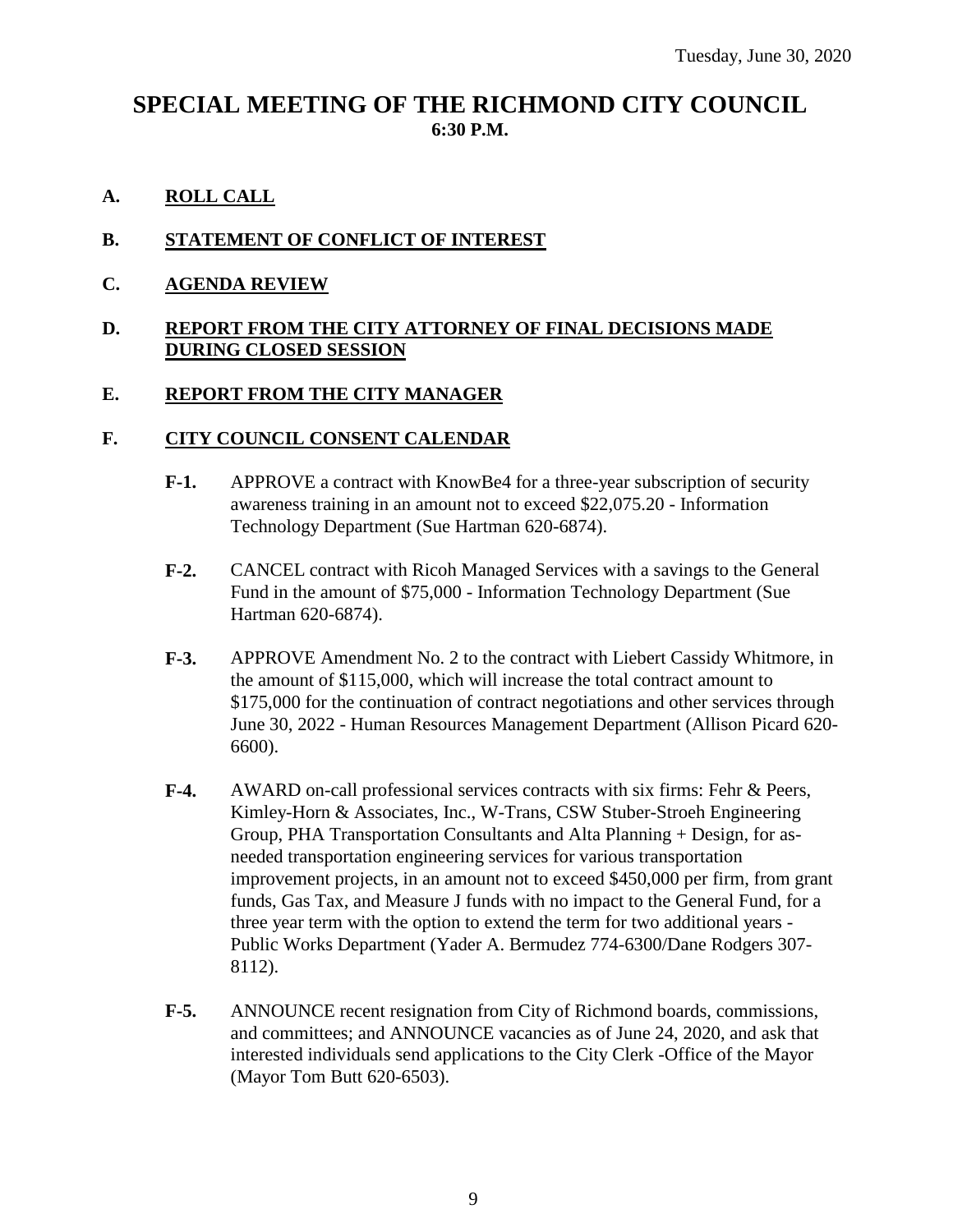- **F-6.** APPROVE a sole-source contract with POGO Park for design, contract management and administration, community outreach and for facilitation of the community design process and community participation in the amount of \$1,600,000, and authorize the city manager to execute all required documents and contracts to facilitate the design of Harbour 8 Park expansion project, in amounts not to exceed the Proposition 64 grant funding requirements - Public Works Department (Yader A. Bermudez 774-6300).
- **F-7.** ADOPT a resolution authorizing the purchase of the Administration (Admin) Building (360 S. 27th Street) from the Richmond Housing Authority (RHA) by the City of Richmond for \$1.00; and AUTHORIZE the City Manager to execute the final form of the agreements, including a purchase and sale agreement, and any supporting U.S. Department of Housing and Urban Development (HUD) documents to facilitate the sale of the Admin Building to the City of Richmond - City Manager's Office, Economic Development (Shasa Curl 620-6512).
- **F-8.** APPROVE the minutes of the Regular June 2, 2020, and Special June 9, 2020, City Council meetings - City Clerk's Office (Pamela Christian 620-6513).
- **F-9.** ADOPT an ordinance (second reading) amending Richmond Municipal Code Chapter 9.48 (Integrated Pest Management) by repealing sections 9.48.035 (Sale of Pesticides) and 9.48.045 (Enforcement for Sale of Pesticides) to comply with California Food and Agricultural Code section 11501.1 - City Attorney's Office (Rachel Sommovilla/Shannon Moore 620-6509).
- **F-10.** ADOPT an ordinance (second reading) amending Chapter 2.52 [Contracting and Purchasing Procedures] of the Richmond Municipal Code to increase the formal bidding threshold and authorize the acceptance of electronic bids - Finance Department (Belinda Brown 620-6740).
- **F-11.** ADOPT a resolution by the City Council of Richmond authorizing the approval of IFPTE Local 21 Mid-Managers Association and the City's May 29, 2020, Tentative Agreement to modify the MOU and direct the Human Resources Director to execute the final MOU; and INTRODUCE an ordinance (first reading) to establish compensation for the classifications represented by IFPTE Local 21 Mid-Managers Association in the City's classified service providing for a one-time lump sum payment in the amount of \$1000 (minus applicable payroll deductions), an increase in the safety footwear allowance from \$125 to \$300 annually for those required to wear safety footwear, and a change in bilingual pay from 2% of salary to a flat \$200.00 per month - Human Resources Management Department (Allison Picard 620-6531).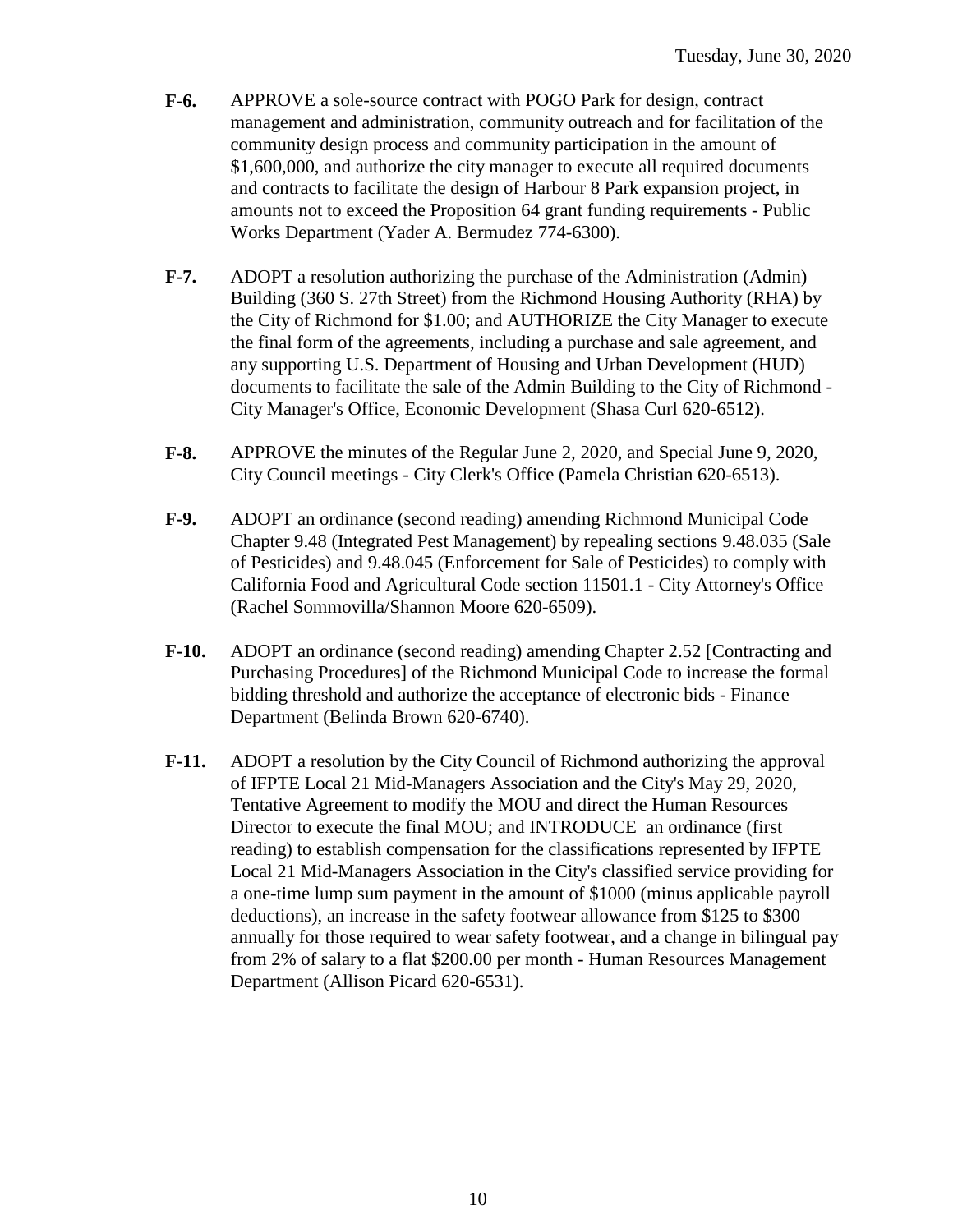- **F-12.** INTRODUCE an ordinance (first reading) amending Chapter 2.43 of the Richmond Municipal Code to require that the City Council first appropriate and allocate funds as part of the adoption of the City's annual budget funds prior to awarding public matching funds for campaigns under the provisions of the ordinance, and reducing the total amount of matching funds from \$25,000 to \$12,500 per qualified candidate - City Attorney's Office and City Clerk's Office (Rachel Sommovilla/Bruce Soublet 620-6509/Pamela Christian 620-6513).
- **F-13.** AWARD on-call professional service contracts to three firms: Ghirardelli Associates, mack5, and Swinerton Management & Consulting, for as-needed construction management and inspection services for capital projects, in an amount not to exceed \$450,000 per firm, from grant funds, Gas Tax, and Measure J funds with no impact to the General Fund, for a three-year term with the option to extend the term for two additional years - Public Works Department (Yader A. Bermudez 774-6300/Tawfic Halaby 621-1612). **This item was continued from the June 23, 2020, meeting.**

# **G. BUDGET SESSION**

- **G-1.** REVIEW and ACCEPT final budget projections for the Fiscal Year 2020-21 Annual Operating Budget and Fiscal Years 2020-25 Five-Year Capital Improvement Plan – Finance Department (Belinda Brown 620-6740/Markisha Guillory 620-5434).
- **G-2.** ADOPT a resolution approving the Fiscal Year 2020-21 Appropriations Limit for the City of Richmond pursuant to Article XIIIB of the Constitution of the State of California - Finance Department (Belinda Brown 620-6740/Markisha Guillory 620-5434).

# **H. PUBLIC HEARINGS**

**H-1. CONTINUED** to the July 7, 2020, meeting, INTRODUCE an ordinance (first reading) establishing certain fees for the proposed Master Fee Schedule - Finance Department (Belinda Brown/Antonio Banuelos 620-6741).

# **I. COUNCIL AS A WHOLE**

**I-1.** DIRECT staff to prepare a plan to transition from Richmond's current "community policing" model to a plan conducive to the reduced police force and return to Council with the preferred policing model and a plan for implementation by the end of Fiscal Year 2020/2021 - Councilmember Myrick (620-6636) and Councilmember Demnlus Johnson (620-6568)

# **J. ADJOURNMENT**

**\*\*\*\*\*\*\*\*\*\*\*\*\*\*\*\*\*\*\*\*\*\*\*\*\*\*\*\*\*\*\*\*\*\*\*\*\*\*\*\*\*\*\*\*\*\*\*\*\*\*\*\*\*\*\*\*\*\***